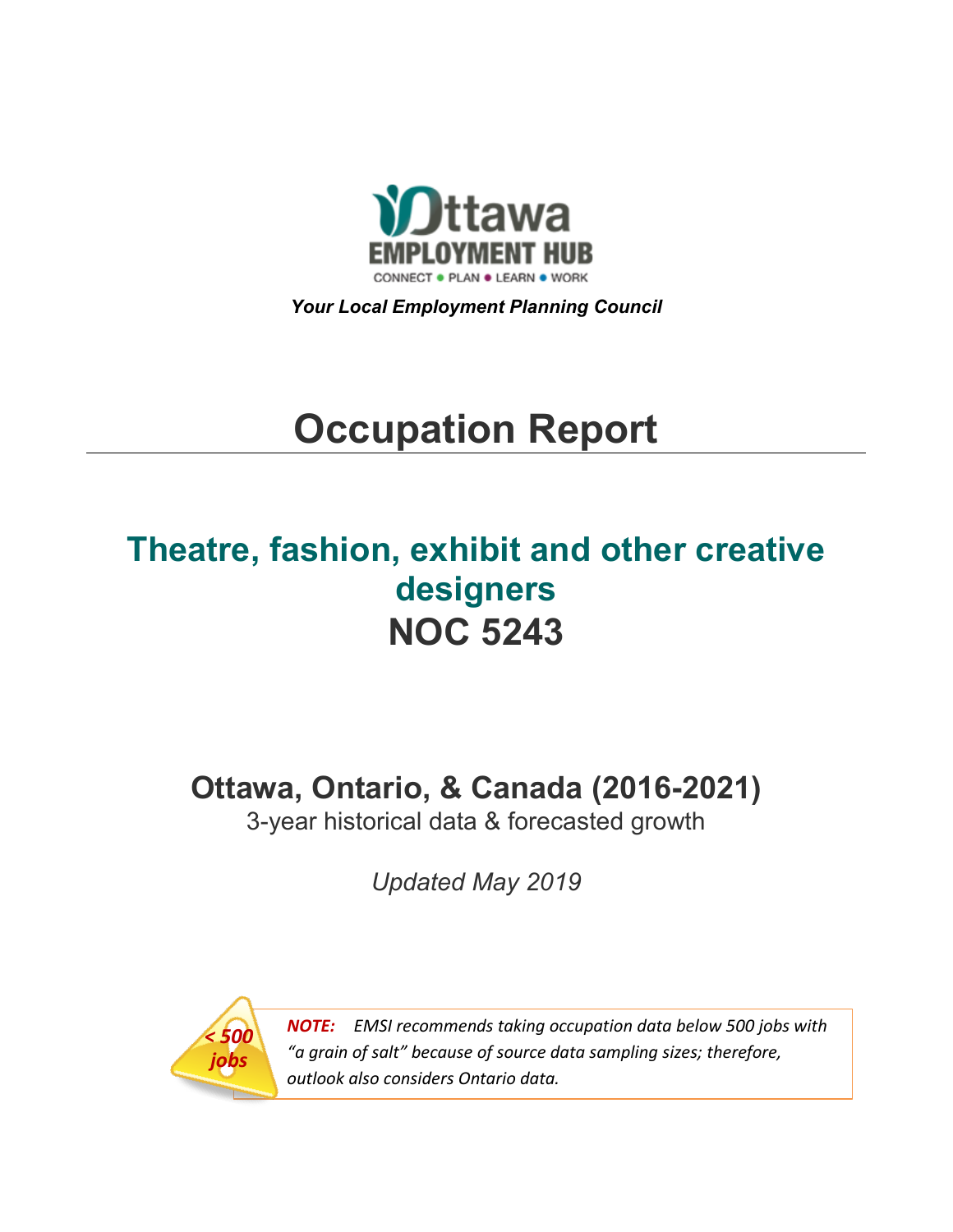

| NOC <b>5243</b> | Limited $\bigstar$ Fair $\bigstar \bigstar$ Good $\bigstar \bigstar \bigstar$ |
|-----------------|-------------------------------------------------------------------------------|
|                 | -                                                                             |

**Theatre, fashion, exhibit and other creative designers Ottawa Outlook**

#### *Based on past and forecasted growth.*

### **A Local Snapshot**

- Employment in this occupation **increased in Ottawa from 2016 to 2018** (**31.5%**); it is forecast to **increase an additional 8.8%** over the next three years.
- **8.8%** were **unemployed in Ottawa in 2016; 108 (49.8%)** of those in this occupation were **selfemployed**.
- **Median hourly wage** for this occupation was **\$20.74**.
- **41.0%** of the 2018 jobs were in the **Specialized design services** industry sector.
- Ottawa has a **lower share of this occupation** than the nation.
- **Provincially**, this occupation showed an increase from 2016 to 2018 (**11.8%**); it is expected to increase an additional **6.6%** over the next three years.
- In contrast to Ottawa Employment Hub's forecast ranking for this occupation, *Canada Job Bank*  forecasted **fair** employment potential for this occupation in Ottawa from 2018-2020.

#### **Overview**

| <b>Ottawa Jobs (2018)</b>          | <b>217</b> (50% self-employed = $108$ ) |                      |      |  |
|------------------------------------|-----------------------------------------|----------------------|------|--|
| 2016 Ottawa Unemployment Rate      | 8.8%                                    | Ontario              | 5.8% |  |
| Location Quotient to Nation (2018) | 0.74                                    |                      |      |  |
| Change in Jobs (2016 - 2018)       | 31.5%                                   | $(2018 - 2021)$ 8.8% |      |  |

*NOTE: Location quotient (LQ) is a way of quantifying how concentrated a particular occupation is in a region compared to the nation or province. A quotient of 1.00 means Ottawa has the same share of the occupation as the nation/province. A quotient higher than 1.00 means Ottawa has a greater share, and lower than 1.00 means Ottawa's share is lower than the average.*

#### **OTTAWA | Percentile Earnings** *(not including self-employed)*



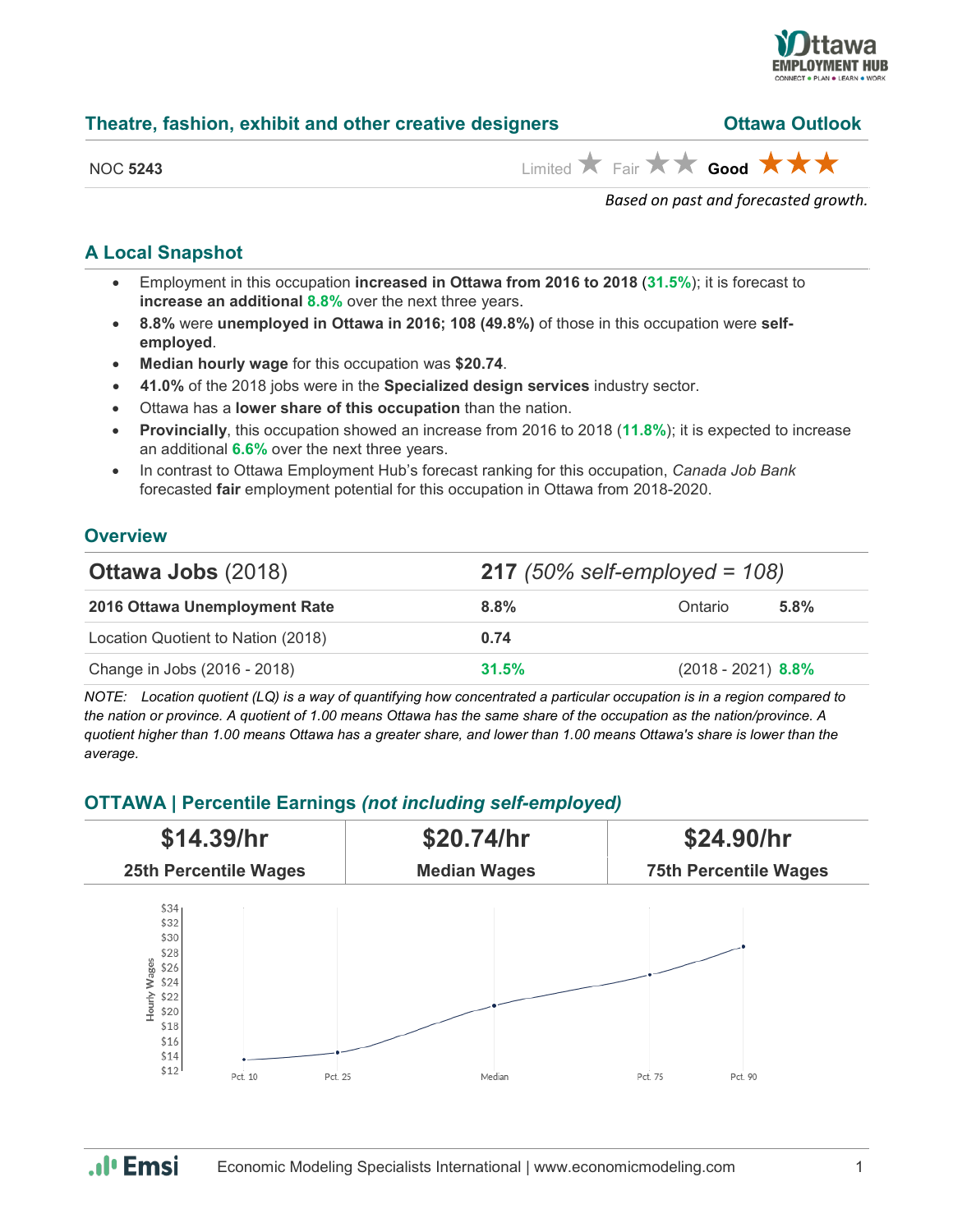

# **Ottawa | Growth**

| 165              | 236              |                    | 43.0%                |  |
|------------------|------------------|--------------------|----------------------|--|
| <b>2016 Jobs</b> | <b>2021 Jobs</b> | Change (2016-2021) | % Change (2016-2021) |  |

# **Regional Trends**



|           | <b>Region</b> |               | <b>2016 Jobs</b> | <b>2021 Jobs</b> | Change | % Change      |
|-----------|---------------|---------------|------------------|------------------|--------|---------------|
| Ð         | Ottawa        |               | 165              | 236              | 71     | 43.0%         |
|           | Ontario       |               | 4,249            | 5,064            | 815    | 19.2%         |
|           | Canada        |               | 12,911           | 14,498           | 1,587  | 12.3%         |
|           |               | <b>Ottawa</b> |                  | <b>Ontario</b>   |        | <b>Canada</b> |
| 2016 Jobs |               | 165           |                  | 4,249            |        | 12,911        |
| 2017 Jobs |               | 164           |                  | 4,542            |        | 13,294        |
| 2018 Jobs |               | 217           |                  | 4,750            |        | 13,803        |
| 2019 Jobs |               | 224           |                  | 4,868            |        | 14,057        |
| 2020 Jobs |               | 231           |                  | 4,972            |        | 14,289        |
| 2021 Jobs |               | 236           |                  | 5,064            |        | 14,498        |

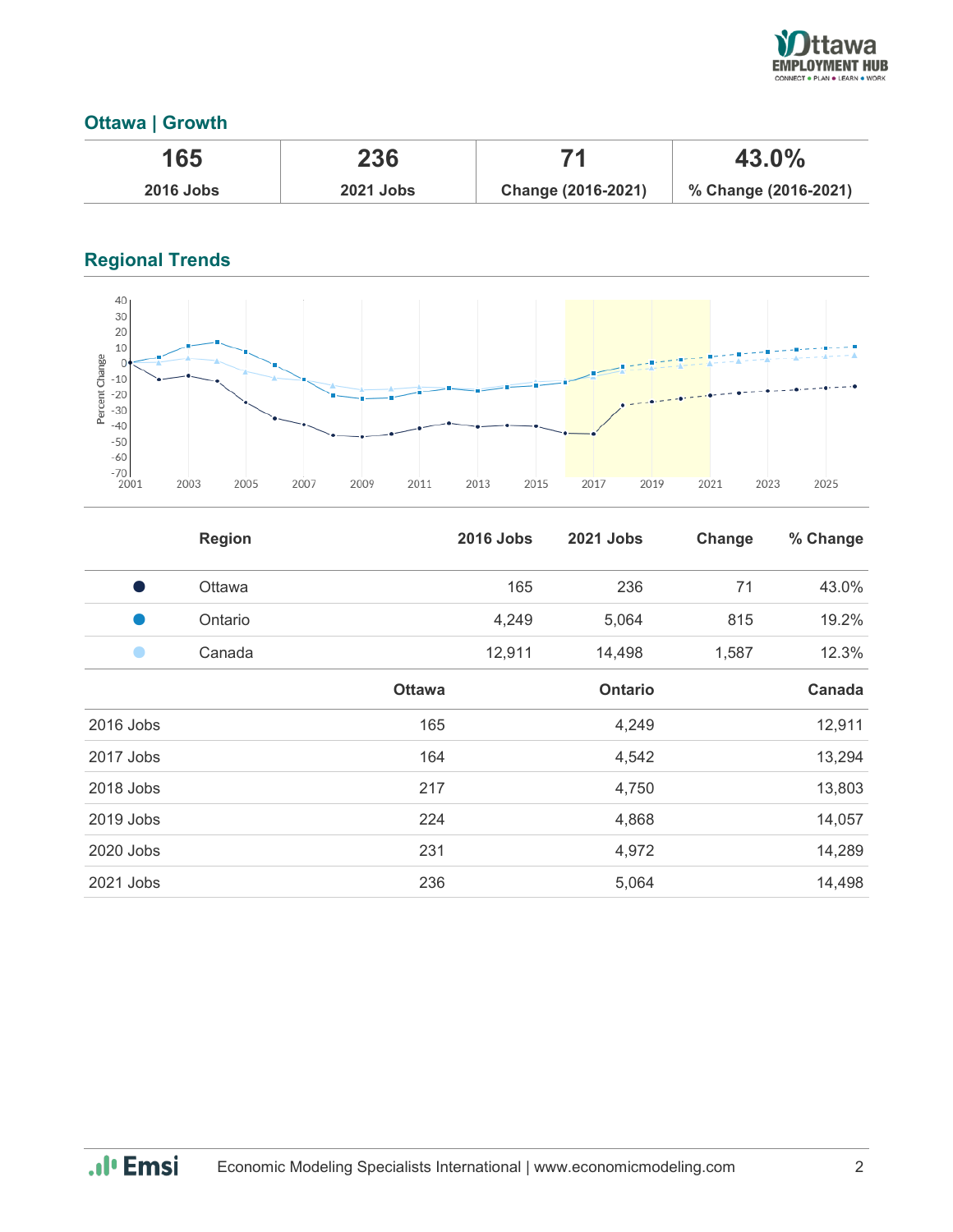

## **Ottawa | Industries Employing this Occupation**

| <b>Industry</b>                             | <b>Occupation</b><br>Jobs in<br><b>Industry</b><br>(2018) | $%$ of<br><b>Occupation</b><br>in Industry<br>(2018) | % of Total<br>Jobs in<br><b>Industry</b><br>(2018) |
|---------------------------------------------|-----------------------------------------------------------|------------------------------------------------------|----------------------------------------------------|
| Specialized design services                 | 89                                                        | 41.0%                                                | 5.2%                                               |
| Clothing stores                             | 42                                                        | 19.6%                                                | 0.7%                                               |
| Independent artists, writers and performers | 14                                                        | 6.6%                                                 | 0.7%                                               |
| Department stores                           | ~10                                                       | 3.3%                                                 | 0.2%                                               |
| Other miscellaneous manufacturing           | 10                                                        | 2.8%                                                 | $0.4\%$                                            |

*NOTE: Inverse staffing patterns provides a table of percentages that shows how regional occupations are divided up among regional industries. For example, an inverse staffing pattern for registered nurses may show that 70% of RNs are employed by hospitals, 10% by local government (i.e., public schools), 10% by nursing homes, and 10% by offices of physicians.*

#### **Educational programs and completions in Ottawa** *(public institutions only***)**

| 3<br>Programs (2016) |                                   | 414                       |  |
|----------------------|-----------------------------------|---------------------------|--|
|                      |                                   | <b>Completions (2016)</b> |  |
| <b>CIP Code</b>      | Program                           | <b>Completions (2016)</b> |  |
| 50.04                | Design and applied arts           | 254                       |  |
| 50.07                | Fine arts and art studies         | 92                        |  |
| 50.05                | Drama/theatre arts and stagecraft | 68                        |  |

*NOTE: EMSI Analyst uses Statistics Canada's PSIS data to compile completions for postsecondary programs offered in Canada, classified by the 2016 CIP codes. 2016 data includes those who graduated in spring 2017.*



# **Job Postings by Month**

*NOTE: Based on newly published job postings first found between January 01, 2018 and December 31, 2018 AND location is Ottawa Census Sub-division, Vicinity Jobs.*